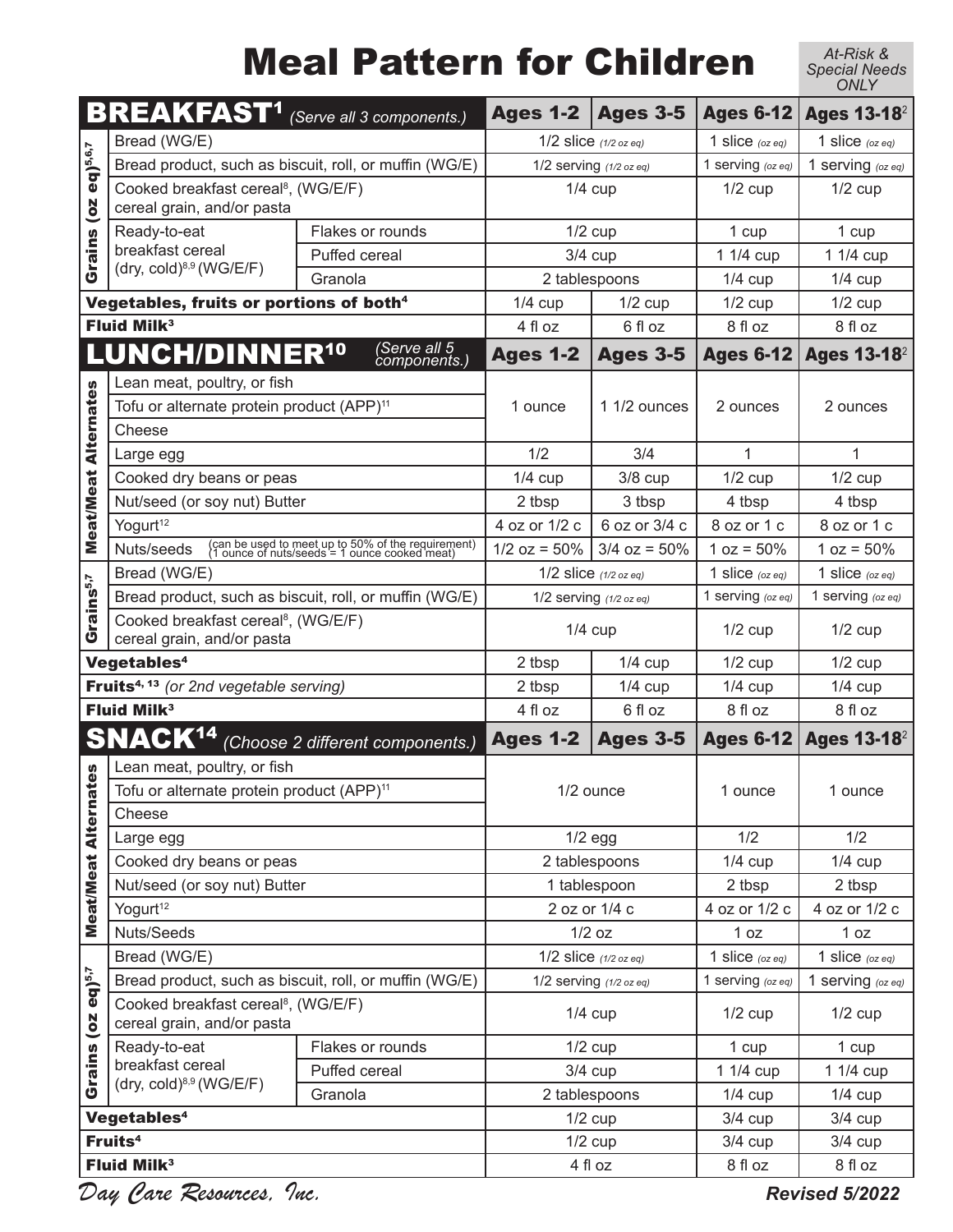## Important Notes for the Meal Pattern for Children

- 1 Must serve all three components for a reimbursable breakfast. Offer versus serve is an option for At-Risk After School (ARAS) programs.
- $^{\rm 2}$  Children with special needs (w/ an approved IEP on file at the DCR office), in At-Risk After School (ARAS) programs, and in emergency shelters can be claimed up to age 18. Larger portion sizes than specified may need to be served to children 13 through 18 year olds to meet their nutritional needs.
- 3 Must be unflavored whole milk for children age one. Must be unflavored low-fat (1 percent) or unflavored fat-free (skim) milk for 2-5 year olds. Must be unflavored low-fat (1 percent), unflavored fat-free (skim), flavored fat-free (skim) milk or flavored low-fat (1%) milk for children six years old and older.
- <sup>4</sup> Pasteurized full-strength **juice may only be used to meet the vegetable or fruit requirement** at one meal, including snack, per day.
- $5$  All breads and grains must be whole grain-rich (WG), enriched (E) and/or fortified (F).
	- Whole grain-rich (WG) foods have a whole grain first ingredient and any remaining grains in the product are enriched *(or fortified for breakfast cereals)* or are 100% whole grain.
	- **Enriched (E)** foods have been refined (or "processed") to remove the outer layers (bran/germ) from the grain seed. Five vitamins/minerals are added to the refined grain to "enrich" it: Riboflavin, niacin, thiamin, iron and folic acid.
	- Fortified (F) breakfast cereals have vitamins and minerals added to the product.
		- Look for the word "fortified" on the package OR
		- Look for a list of vitamins and minerals at the bottom of the ingredient list.
	- *Grain-based desserts do* NOT *count towards meeting the grains requirement.*

#### At least one grain/bread serving per day, across all eating occasions, must be whole-grain rich (WG) at your facility.

- This rule only applies when grains are required/served. For example, if a facility only serves one snack (ex. apples and milk) in a day, no grains are served or required that day.
- $^{\rm 6}$  At breakfast, meat and meat alternates may be used to meet the grains requirement a maximum of  $\sf{three}$ **times per week**. One ounce of meat and meat alternates is equal to one ounce equivalent of grains.

 $^7$  As of October 1, 2019, ounce equivalents (oz eq) are used to determine the quantity of creditable grains.

- $^{\text{\tiny{8}}}$  Breakfast cereals must contain no more than 6 grams of sugar per dry ounce (no more than 21.2 grams  $^{\text{\tiny{8}}}$ sucrose and other sugars per 100 grams of dry cereal). Cereals must be whole grain (WG), enriched (E), or fortified (F).
- $^9$  As of October 1, 2019, the minimum serving size specified in this section for ready-to-eat breakfast cereals must be served.
- $10$  Must serve all five components for a reimbursable lunch/dinner. Offer versus serve is an option for At-Risk After School (ARAS) programs.
- $11$  Alternate protein products must meet the requirements in Appendix A to Part 226.
- $12$  Yogurt must contain no more than 23 grams of total sugars in 6 ounces.
- <sup>13</sup>A vegetable may be used to meet the fruit requirement at lunch or dinner. When two vegetables are served at lunch or dinner, two different kinds of vegetables must be served.
- <sup>14</sup> Select two of the five components for a reimbursable snack.
	- Only one of the two snack components may be a beverage.
		- Juice and milk cannot be the only two components at snack.
	- These items count as juice:
		- Popsicles made from 100% juice
		- Fruit pureed in smoothies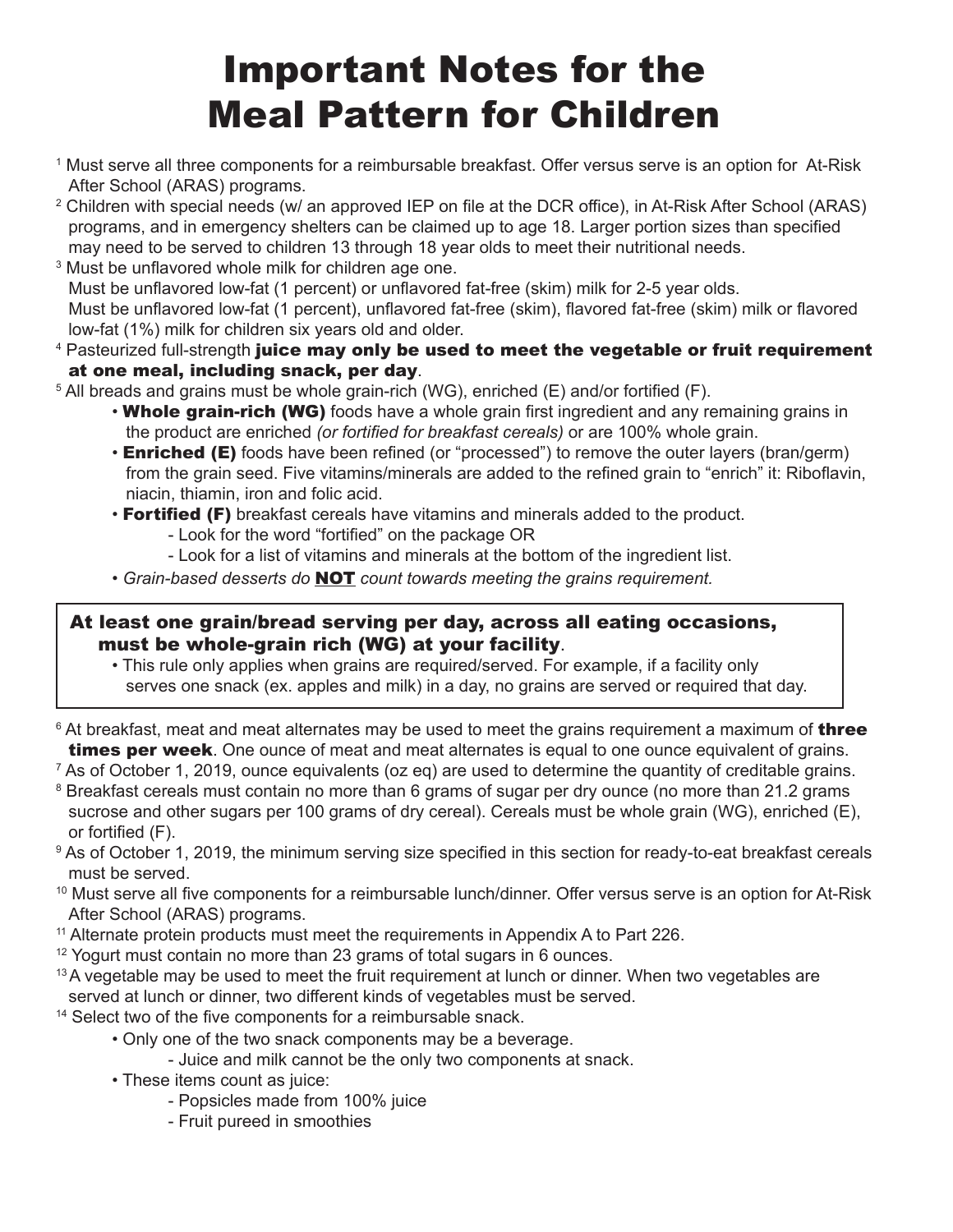### Important Notes for the Grain Requirement Chart

1 Under the CACFP, all grains must be whole grain or enriched or made with enriched or whole grain meal and/or flour, bran and/or germ. For meals and snacks served to children, at least one serving of grains per day in the CACFP must be whole grain-rich as of October 1, 2017. Whole grain-rich foods have a whole grain first ingredient and any remaining grains in the product are enriched or are 100% whole grain.  $^{2}$ Some of the following foods, or the accompaniments, may contain more sugar, salt and/or fat than others.

This should be considered when deciding how often to serve them. 3 Beginning October 1, 2019, ounce equivalents (oz eq) are used to determine the quantity of creditable grains. An "ounce equivalent" is a serving of grain or bread that has the same amount of creditable grains (16 grams) as a 1 ounce piece of bread.

4 This chart shows items that are allowed for child care. *Grain based desserts are ONLY allowed for the school breakfast/ lunch programs (SBP/NSLP) and have been omitted.*

5 Under the CACFP, cereals must be whole grain, enriched, or fortified, and must contain no more than 6 grams of sugar per dry ounce.

circular O's. Example: Cheerios®



6 Flakes are grains of cereal that have been **Flakes** crushed, mixed into dough, and rolled/formed into flakes. Examples: corn or bran flakes. *This includes shredded wheat, where flakes are formed into biscuits.* Rounds <sup>7</sup>Rounds are cereals that have been shaped into



8 Puffed cereals are light and airy. Grains of cereal are "popped" or extruded into light, fluffy shapes. Examples: puffed rice or wheat. Since puffed cereal is the lightest, it has the largest serving size.  $^9$ Granola is heavy and dense, so it has the smallest serving size. Examples: granola cereal, Grape



Nuts® *DCR does not endorse any products. Brand names are used for example only.* 

In accordance with Federal law and U.S. Department of Agriculture (USDA) civil rights regulations and policies, this institution is prohibited from discriminating on the basis of race, color, national origin, sex (including gender identity and sexual orientation), age, disability, and reprisal or retaliation for prior civil rights activity. Program information may be made available in languages other than English. Persons with disabilities who require alternative means of communication for program information (e.g., Braille, large print, audiotape, and American Sign Language) should contact the responsible State or local Agency that administers the program or USDA's TARGET Center at (202) 720-2600 (voice and TTY) or contact USDA through the Federal Relay Service at (800) 877-8339. To file a program discrimination complaint, a complainant should complete a Form AD-3027, USDA Program Discrimination Complaint Form, which can be obtained online, at www.usda.gov/sites/default/files/documents/usda-program-discriminationcomplaint-form.pdf, from any USDA office, by calling (866) 632-9992, or by writing a letter addressed to USDA. The letter must contain the complainant's name, address, telephone number, and a written description of the alleged discriminatory action in sufficient detail to inform the Assistant Secretary for Civil Rights (ASCR) about the nature and date of an alleged civil rights violation. The completed AD-3027 form or letter must be submitted to USDA by:

#### Compliments of Your Food Program Sponsor:

*Day Care Resources, Inc.*  USDA Child and Adult Care Food Program (CACFP) 309-925-2274

**mail**: U.S. Department of Agriculture Office of the Assistant Secretary for Civil Rights 1400 Independence Avenue, SW Washington, D.C. 20250-9410; **fax**: (833) 256-1665 or (202) 690-7442; or **email**: program.intake@usda.gov.

This institution is an equal opportunity provider.